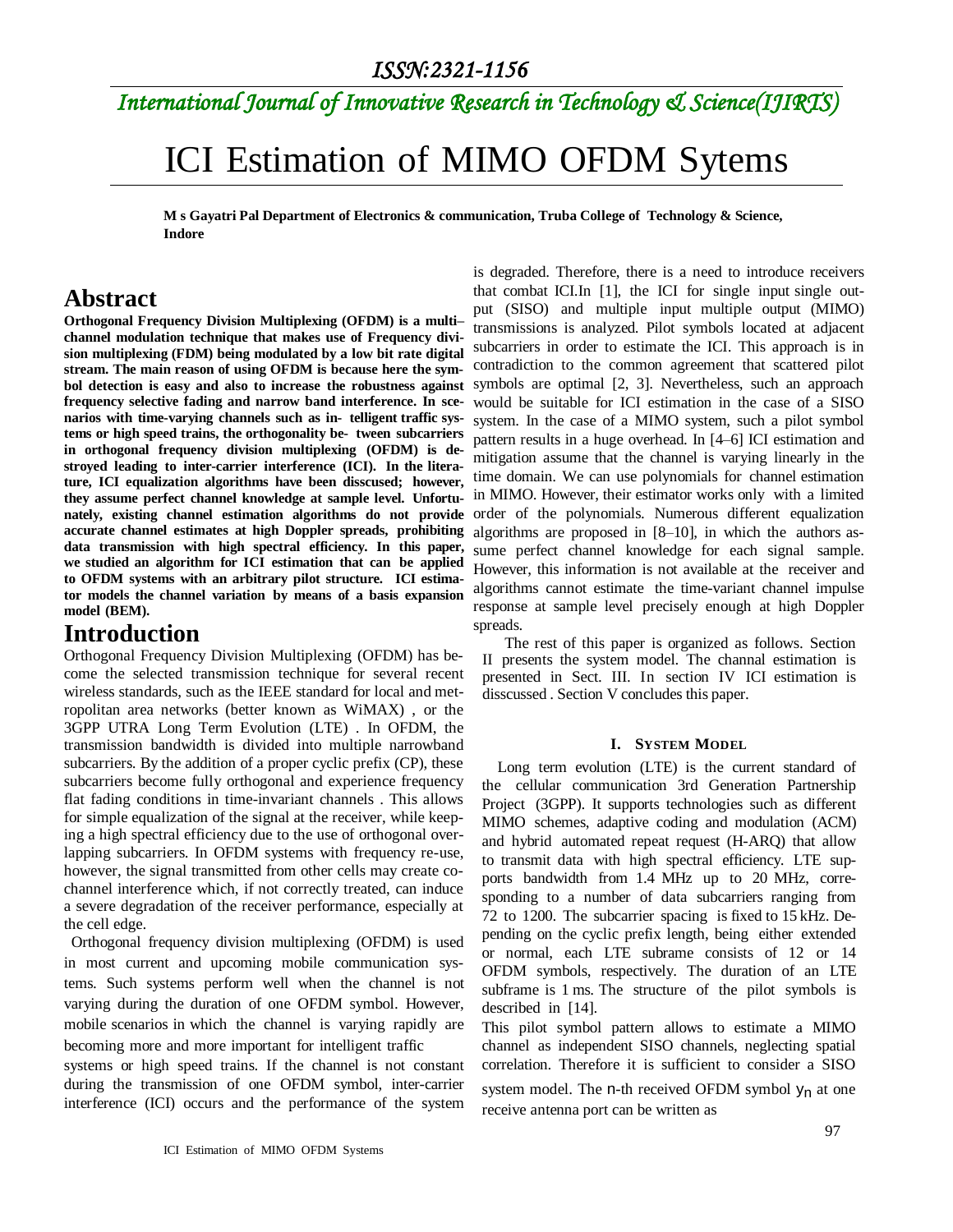# *International Journal of Innovative Research in Technology & Science(IJIRTS)*

$$
y_n = G_n x_n + w_n, \tag{1}
$$

where the matrix  $G_n$  is the channel matrix in the frequency domain of the n-th OFDM symbol and  $w_n$  denotes additive complex white Gaussian noise with zero mean and variance  $\sigma_w$ . The vector  $x_n$  is comprised of data symbols  $x_{d,n}$  and pilot symbols  $x_{p,n}$ 

$$
x_{n} = P \begin{bmatrix} T & T \\ Y_{d,n}x_{p,n} & Q \end{bmatrix}, \qquad (2)
$$

permuted with a permutation matrix P. The length of the vector  $x_n$  is K, corresponding to the number of subcarriers. Note that according to Equation (2), the vectors  $y_n$  and  $w_n$  can also be divided into two parts corresponding to the pilot symbol positions and to the data symbol positions.

The channel matrix of the n-th OFDM symbol in the time domain is given by



where  $h_{n,m,T}$  is the channel coefficient of the m-th sample within the n-th OFDM symbol at delay τ. The length of the channel impulse response is  $N_h$ . The time domain channel matrix  $H_n$  is transformed to the frequency domain by considering the OFDM signal structure:

### $\mathbf{Gn} = \mathbf{F}$  guardrem  $\mathbf{DFcprem}$ ,  $\mathbf{Hn}$   $\mathbf{Fcp}$  $\mathbf{D}^{\mathrm{H}}$  $\mathbf{Fgaard}$

**D1 D2** (4)

The matrices F<sub>guardrem</sub> and F<sub>CPrem</sub> correspond to the moval of the guard subcarriers and the cyclic prefix, respectively [15]. The

matrices Fguard and FCP add guard subcarriers and the cyclic prefix, respectively. The matrix D is the DFT matrix. If the channel is not varying during the transmission of one OFDM symbol,  $G_n$  is a diagonal matrix. If the channel is varying within one OFDM symbol,  $G_n$  is not diagonal and ICI occurs.

The channel in the time domain can be split into two parts, one corresponding to the mean channel and one to the time variation of the channel:

$$
H_n = \text{Toep } (\overline{h_n}) + \Delta H_n \tag{6}
$$

Here the vector  $h_n$  comprises the mean channel impulse response as experienced by the n-th OFDM symbol. The channel in the frequency domain using this structure is given by

$$
G_n = D_1(\text{Toeq } \overline{h}_n \cdot) + \Delta H_n) D_2 \tag{7}
$$

where the vector  $g_n$  contains the diagonal elements of the channel matrix in the frequency domain. The operator diag (b) creates a diagonal matrix with the vector b on the main diagonal.

#### **III. CHANNEL ESTIMATION**

In this section, we present state-of-the-art channel estimators for estimating the main diagonal elements of the channel matrix in the frequency domain. Note that, although we restrict ourselves to least squares (LS) and linear minimum mean square error (LMMSE) channel estimation here, ICI esti-mation method presented in the next section can be combined with any OFDM channel estimator. A typical OFDM channel estimator estimates only the main diagonal elements

of the frequency domain channel matrix  $G_n$ . ICI estimator, on the other hand, estimates the remaining off-diagonal elements of the channel matrix by using the main diagonal elements of the channel matrices of the remaining OFDM symbols through interpolation.

#### *A. LS Channel Estimation*

The LS channel estimator for the pilot symbol positions is given by

$$
\begin{array}{l} g_p{}^{\Lambda L} \!=\!\! \text{argmin}\; ll\; y_p\text{-}X_p\,g_p\,{{ll}_2}^2 \\ \!=\!\! X\text{-}{}^1\! y_p\end{array}
$$

(9)

where the matrix  $X_p$  is a diagonal matrix comprising pilot symbols on the main diagonal.

#### *B. LMMSE Channel Estimation*

The LMMSE channel estimator requires the knowledge of the second order statistics of the channel and the noise. It can be shown that the LMMSE channel estimate is obtained by

multiplying the LS estimate with a filtering matrix ALMMSE

$$
\mathbf{g}^{\mathbf{\Lambda}}_{\text{LMMSE}} = \mathbf{A}_{\text{LMMSE}} \mathbf{g}_{\text{P}} \mathbf{\Lambda}^{\text{LS}}
$$
 (10)

**IV.** ICI ESTIMATION In this section, we generalize a method for estimating the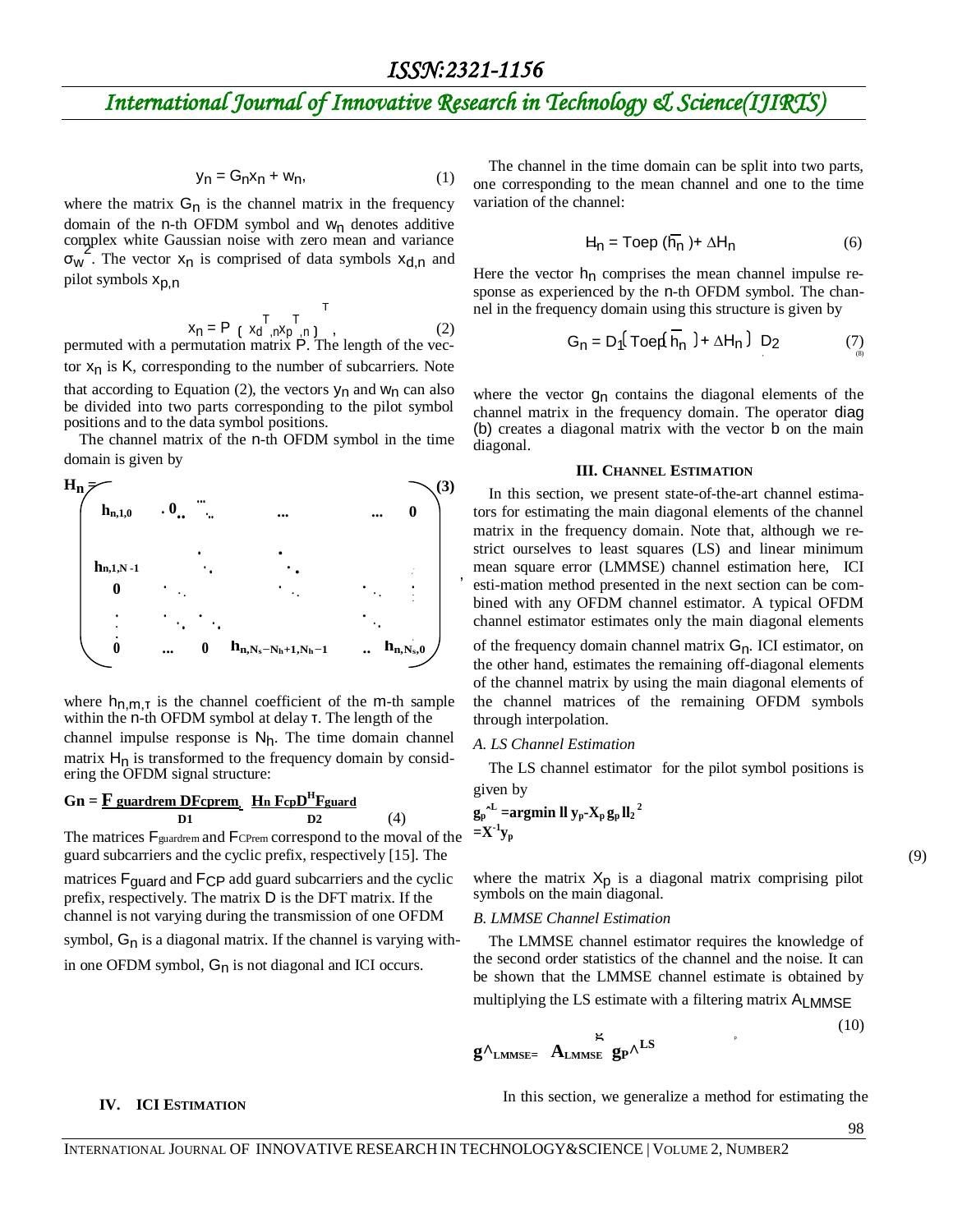### *ISSN:2321-1156*

# *International Journal of Innovative Research in Technology & Science(IJIRTS)*

ICI in the frequency domain introduced in [7] to arbitrary basis functions. Furthermore, we disscuss improvements that allows to increase the polynomial order and as a consequence to obtain better ICI estimates at high Doppler spreads. Fur-thermore, the overall complexity of the estimator is reduced. The estimated channel coefficients of one subframe are the only input to the ICI estimator. We assume

that  $h_n$  is the same as the channel observed in the middle of the particular OFDM symbol. The ICI estimation algorithm can be used as add-on to any channel estimator. Here, as "channel estimator" we understand a signal processing block that estimates only the diagonal elements of the channel matrix in the frequency domain. The off-diagonal elements are calculated by the ICI estimator as explained below.

#### *A. General ICI Estimator*

The frequency domain channel matrix can be decomposed using a set of basis functions

$$
G_{n} = \sum_{i=0}^{N} diag(\gamma_{(i)} D_{1} T^{(i)} D_{2})
$$
 (12)

where the matrices  $T^{(i)}$  are diagonal matrices comprised of the corresponding basis vectors  $\tilde{t}^{(i)}$  on their main diagonals. The channel estimator delivers an estimate of the diagonal elements of the channel matrix in the frequency domain, which corresponds to the mean of the channel during the ransmission of one OFDM symbol. In [7] it is shown, that if the mean channel of several consecutive OFDM symbols is known, the optimal coefficient can be obtained by means of a linear regression. Using polynomials as the basis functions in (12), the coefficients of the basis expansion model (BEM) are obtained as follows

$$
\gamma \cdot_{n}^{(0)} \gamma \cdot_{n}^{(1)} \gamma \cdot_{n}^{(2)} \cdots \gamma \cdot_{n}^{(N} order)
$$
  
=
$$
(\mathbf{M}^{H} \mathbf{M})^{-1} \mathbf{M}^{H} (\mathbf{g}^{2} \mathbf{1} \mathbf{g}^{2} \mathbf{2} \mathbf{.} \mathbf{g}^{2} \mathbf{N} \mathbf{Symbol})^{T}
$$
 (13)

where the matrix M contains the sampled basis function column wise. For example, for a polynomial basis the matrix M is given as

$$
M = \left(1 \text{ m m}^2 \cdots \text{ m}^N \text{order}\right) \tag{14}
$$

where the operator  $\cdot$  denotes the element-wise raise to the power of i and the vector m has the following structure

$$
\mathbf{m} = \begin{bmatrix} \mathbf{N}_s & \mathbf{N}_s + \mathbf{N}_s & \cdots & \mathbf{N}_s \left( \mathbf{N}_{\text{symbol}} - 1 \right) + \mathbf{N}_s \end{bmatrix} \mathbf{T}
$$

ICI Estimation of MIMO OFDM Systems

$$
2 \qquad \qquad 2 \qquad \qquad 2 \qquad ,
$$

with N<sub>symbol</sub> being the number of OFDM symbols within one<br>Subframe

### B. Disscussion

In this subsection, we will discuss the concept of the ICI estimator introduced in Section IV-A and furthermore the choice of the basis functions.

#### *1) Linear Case:* If we use polynomials as the basis span-

ning the channel space and set the variable  $N_{\text{order}} = 1$ , we assume that the channel is varying linearly in time. Higher order channel variations are not taken into account. The same assumption has been made in [4–6]. It was shown, that such an assumption is valid at low Doppler spreads.

*2) Discrete prolate spheroidal (DPS) sequences:* In [12] a low-dimensional subspace spanned by discrete prolate spheroidal sequences is used for time-variant channel estimation. The subspace is designed according to the maximum

velocity  $V_{\text{max}}$  of the user. It is shown in [12] that the channel estimation bias obtained with the Slepian basis expansion is more than a magnitude smaller compared to the Fourier basis expansion (i.e. a truncated discrete Fourier transform) [20] or a polynomial. The concept introduced in [12], can be directly extended to the ICI estimation. The polynomials in (12) are replaced by DPS sequences. .

#### **V. CONCLUSION**

The ICI estimation algorithm can be applied to OFDM systems with arbitrary pilot structure. Using this ICI estimate of estimator in combination with the assumption that the channel matrix in the frequency domain is a band matrix, we can achieve a large performance gain (SINR gain up to 3.7 dB) by means of a ZF receiver. In a flat Rayleigh fading scenario, a user is able to move approxi-mately 150 km/h faster while obtaining the same throughput as if he would utilize an OFDM receiver that does not consider ICI.

#### REFERENCES

- [1] A. Stamoulis, S.N. Diggavi, and N. Al-Dhahir, "Intercarrier Interference in MIMO OFDM," *IEEE Transactions on Signal Processing*, vol. 50, no. 10, pp. 2451–2464, Oct. 2002.
- [2] Ji-Woong Choi and Yong-Hwan Lee, "Op-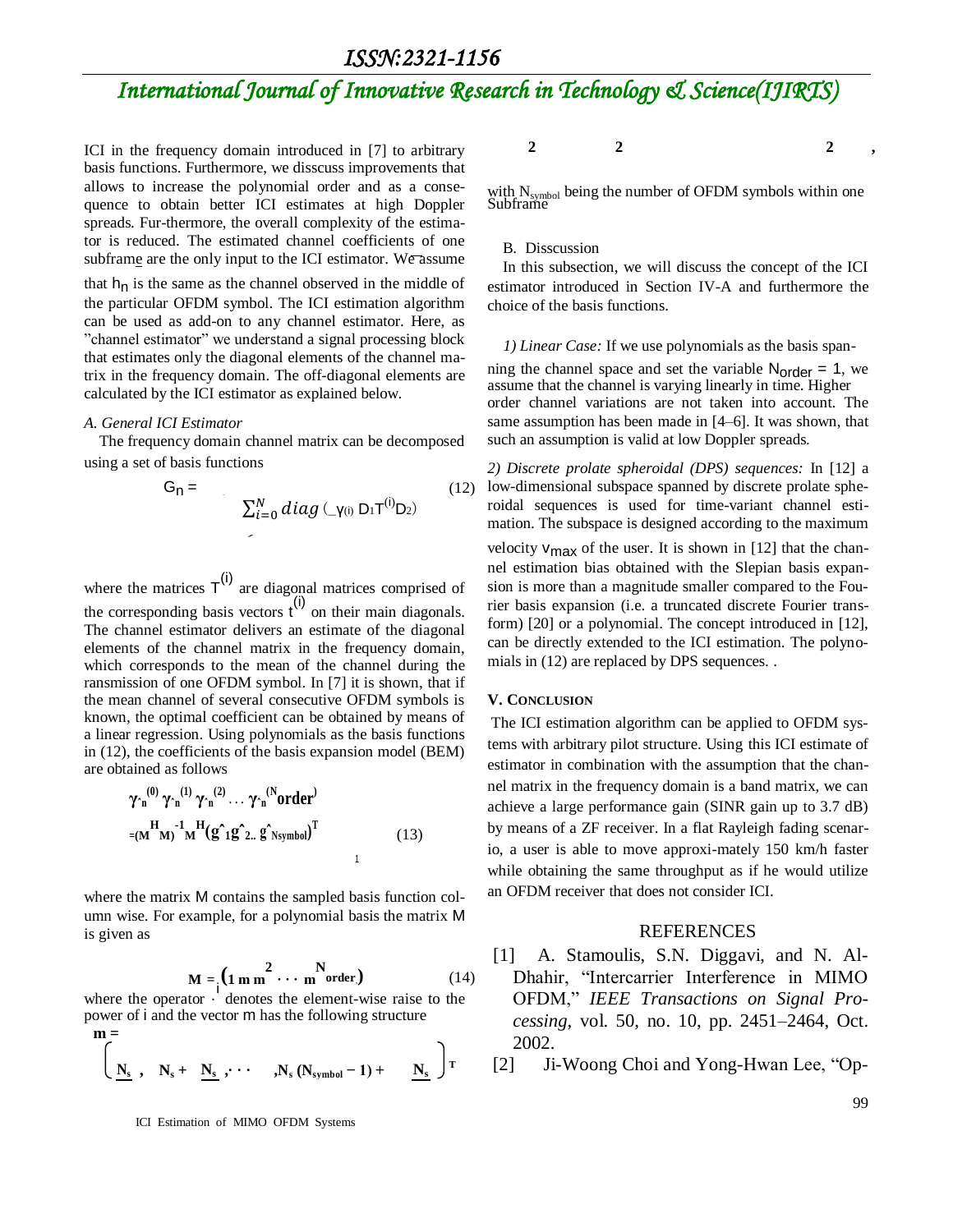## *ISSN:2321-1156*

# *International Journal of Innovative Research in Technology & Science(IJIRTS)*

timum Pilot Pattern for Channel Estimation in OFDM Systems," *IEEE Transactions on Wireless Communications*, vol. 4, no. 5, pp. 2083 – 2088, 2005.

- [3] R. Nilsson, O. Edfors, M. Sandell, and P.O. Borjesson, "An Analysis of Two-Dimensional Pilot-Symbol Assisted Modulation for OFDM," in *Proc. IEEE International Conference on Personal Wireless Communications*, dec 1997, pp. 71 –74.
- [4] J. H. Ni and Z. M. Liu, "A Joint ICI Estimation and Mitigation Scheme for OFDM Systems over Fast Fading Channels," in *Proc. Global Mobile Congress 2009*, Oct. 2009, pp.  $1 - 6$ .
- [5] W. G. Jeon, K. H. Chang, and Y. S. Cho, "An Equalization Technique for Orthogonal Frequency-Division Multiplexing Systems in Time-Variant Multipath Channels," *IEEE Transactions on Communications*, vol. 47, no. 1, pp. 27–32, Jan. 1999.
- [6] Y. Mostofi and D.C. Cox, "ICI Mitigation for Pilot-aided OFDM Mobile Systems," *IEEE Transactions on Wireless Communications*, vol. 4, no. 2, pp. 765–774, Mar. 2005.
- [7] H. Hijazi and L. Ros, "Polynomial Estimation of Time-Varying Multipath Gains with Intercarrier Interference Mitigation in OFDM Systems," *IEEE Transactions on Vehicular Technology*, vol. 58, no. 1, pp. 140 –151, jan 2009.
- [8] M. Hampejs, P. Svac, G. Taub¨ock, K. Gr¨ochenig, F. Hlawatsch, and G. Matz, "Sequential LSQR-based ICI Equalization and Decision-feedback ISI Cancellation in Pulse-Shaped Multicarrier Systems," in *Proc. IEEE 10th Workshop on Signal Processing Advances in Wireless Communications*, June 2009, pp. 1 –5.
- [9] G. Taub¨ock, M. Hampejs, G. Matz, F. Hlawatsch, and K. Gr¨ochenig, "LSQR-based ICI Equalization for Multicarrier Communications in Strongly Dispersive and Highly Mobile Environments," in *Proc. IEEE 8th Workshop on Signal Processing Advances in Wire-*

*less Communications*, June 2007, pp. 1 –5.

- [10] T. Hrycak and G. Matz, "Low-Complexity" Time-Domain ICI Equalization for OFDM Communications Over Rapidly Varying Channels," in *Proc. Fortieth Asilomar Conference on Signals, Systems and Computers, 2006. ACSSC '06*, Nov. 2006, pp. 1767 –1771.
- [11] L. Rugini, P. Banelli, and G. Leus, "Simple Equalization of Time-Varying Channels for OFDM," *IEEE Communications Letters*, vol. 9, no. 7, pp. 619 – 621, July 2005.
- [12] T. Zemen and C.F. Mecklenbr¨auker, "Time-Variant Channel Estimation Using Discrete Prolate Spheroidal Sequences," *IEEE Transactions on Signal Processing*, vol. 53, no. 9, pp. 3597–3607, Sept. 2005.
- [13] C. Mehlf uhrer, M. Wrulich, J. Colom Ikuno, D. Bosanska, and M. Rupp, "Simulating the Long Term Evolution Physical Layer," in *Proc. of the 17th European Signal Processing Conference (EUSIPCO 2009)*, Glasgow, Scotland, Aug. 2009.

# Biography



### **GAYATRI PAL**

Received BE degree in Electronics & communication Engineering from the **S.V.I.T.S..Indore**, India in 2010,

INTERNATIONAL JOURNAL OF INNOVATIVE RESEARCH IN TECHNOLOGY&SCIENCE | VOLUME 2, NUMBER2